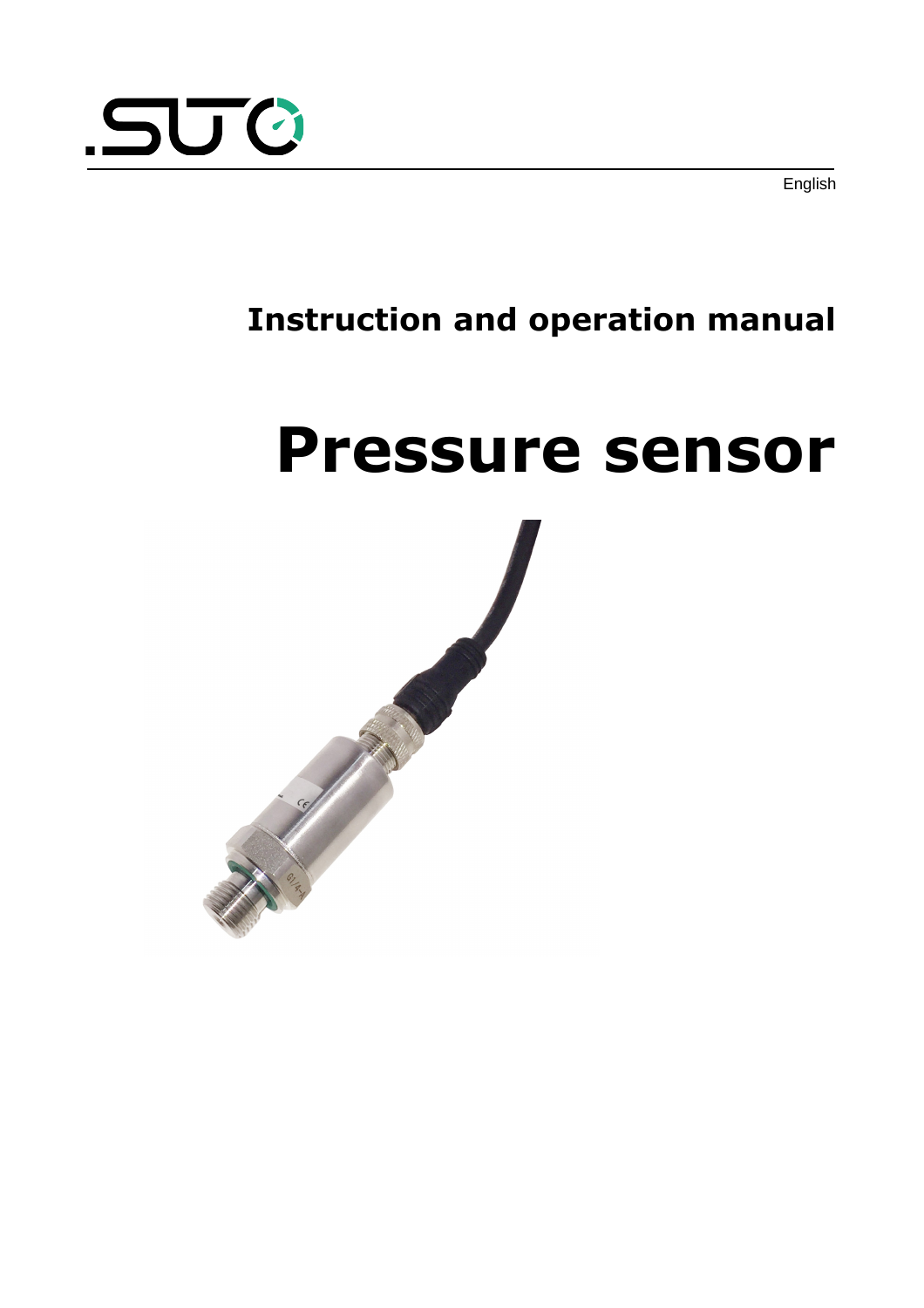# .SU 0

Dear Customer,

Thank you for choosing our product.

The operating instructions must be read in full and carefully observed before you start up the device. The manufacturer cannot be held liable for any damage which occurs as a result of non-observance or noncompliance with this manual.

Should the device be tampered with in any manner other than a procedure which is described and specified in the manual, the warranty is cancelled and the manufacturer is exempt from liability.

The device is destined exclusively for the described application.

SUTO offers no guarantee for the suitability for any other purpose. SUTO is also not liable for consequential damage resulting from the delivery, capability or use of this device.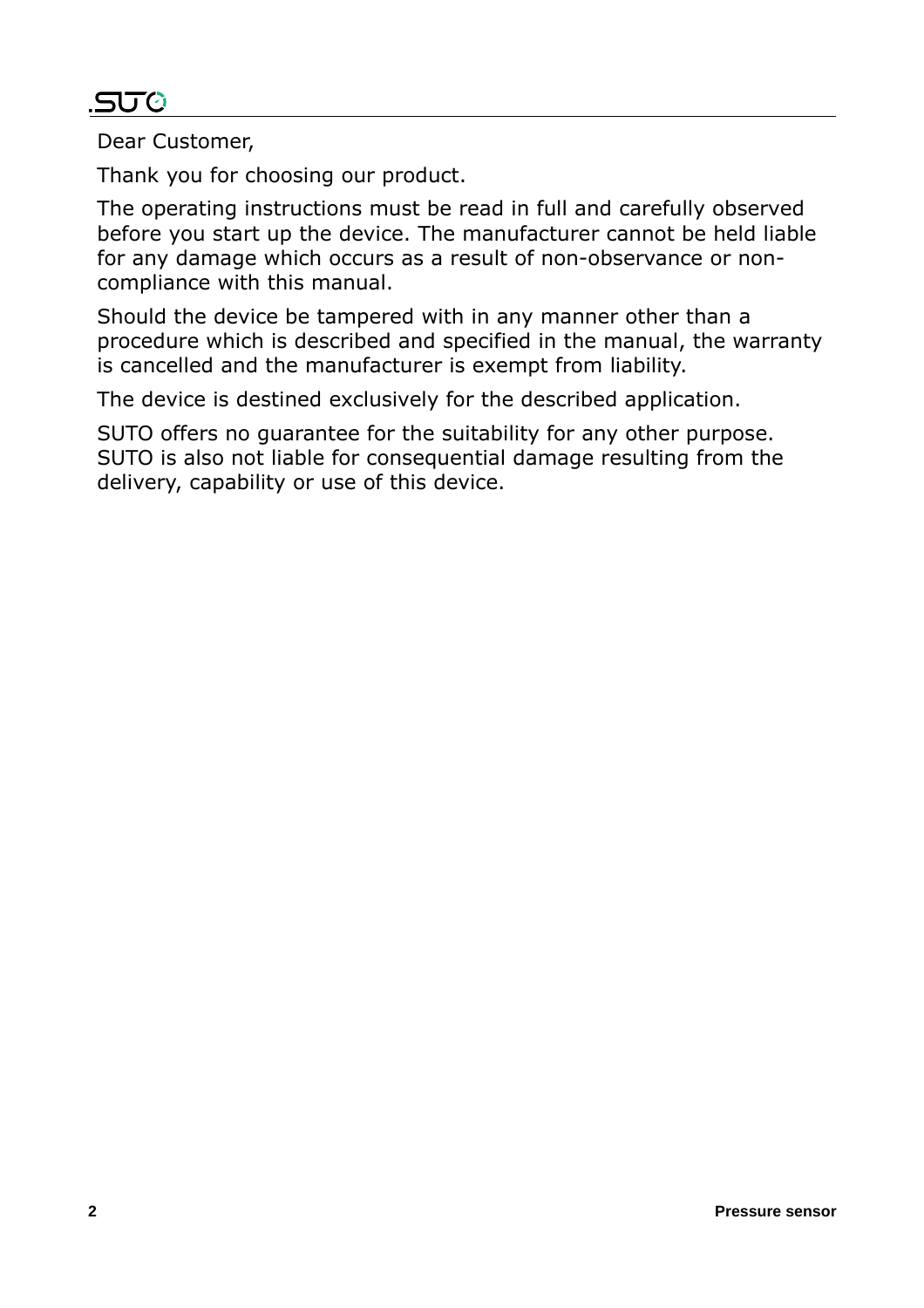# **Table of contents**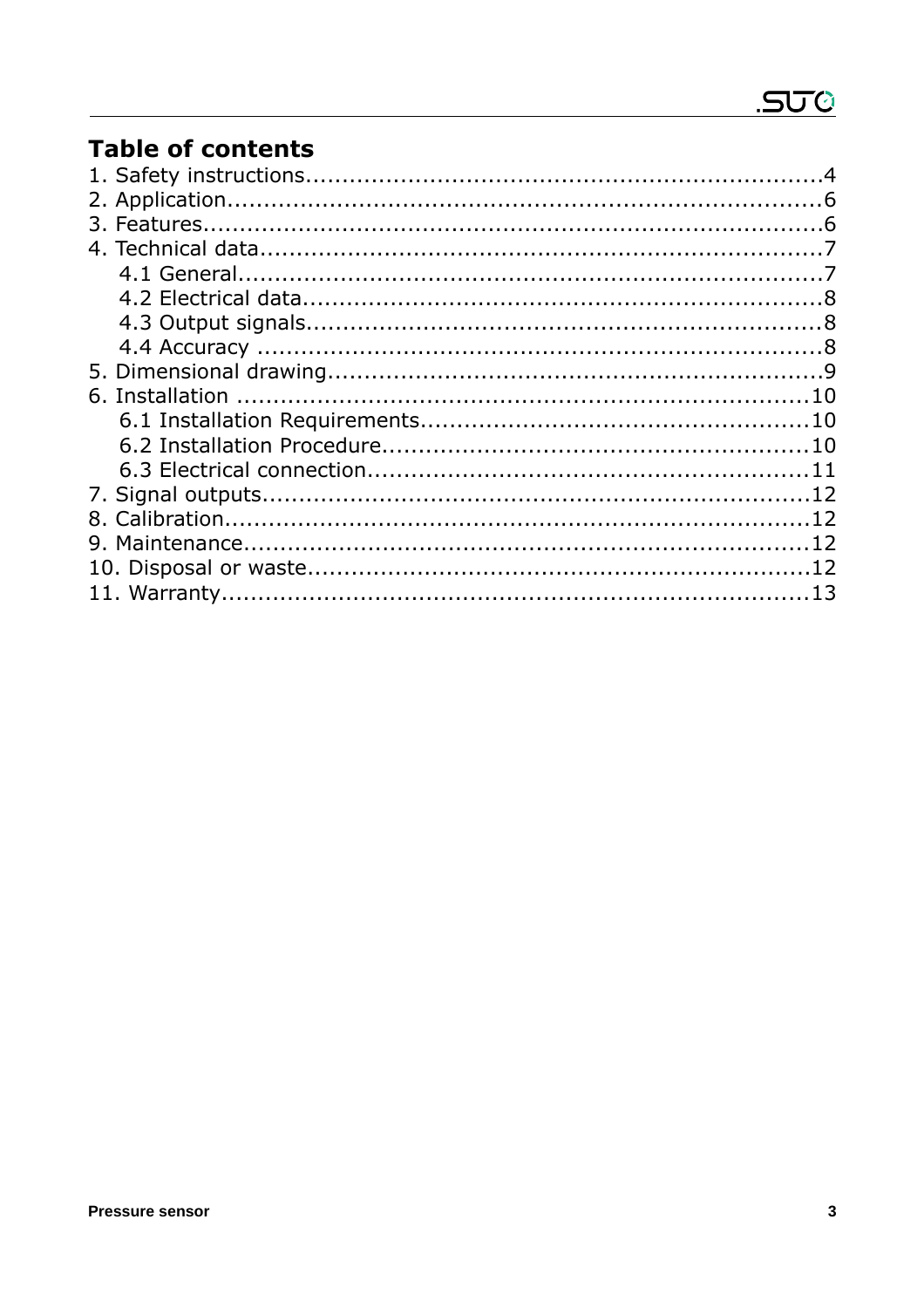# **1. Safety instructions**



#### **Please check if this instruction manual accords to the product type.**

Please observe all notes and instructions indicated in this manual. It contains essential information which have to be observed before and during installation, operation and

maintenance. Therefore this instruction manual has to be read carefully by the technician as well as by the responsible user / qualified personnel.

This instruction manual must be available at the operation site of the pressure sensor at any time. In case of any obscurities or questions, regarding this manual or the product, please contact the manufacturer.



# **WARNING!**

**Compressed air!**

#### **Any contact with quickly escaping air or bursting parts of the compressed air system can lead to serious injuries or even death!**

- Do not exceed the maximum permitted pressure range.
- Only use pressure tight installation material.
- Avoid that persons get hit escaping air or bursting parts of the instrument.
- The system must be pressureless during maintenance work.



# **WARNING!**

**Voltage used for supply!**

**Any contact with energized parts of the product, may lead to a electrical shock which can lead to serious injuries or even death!**

- Consider all regulations for electrical installations.
- The system must be disconnected from any power supply during maintenance work.
- Any electrical work on the system is only allowed by authorized qualified personal.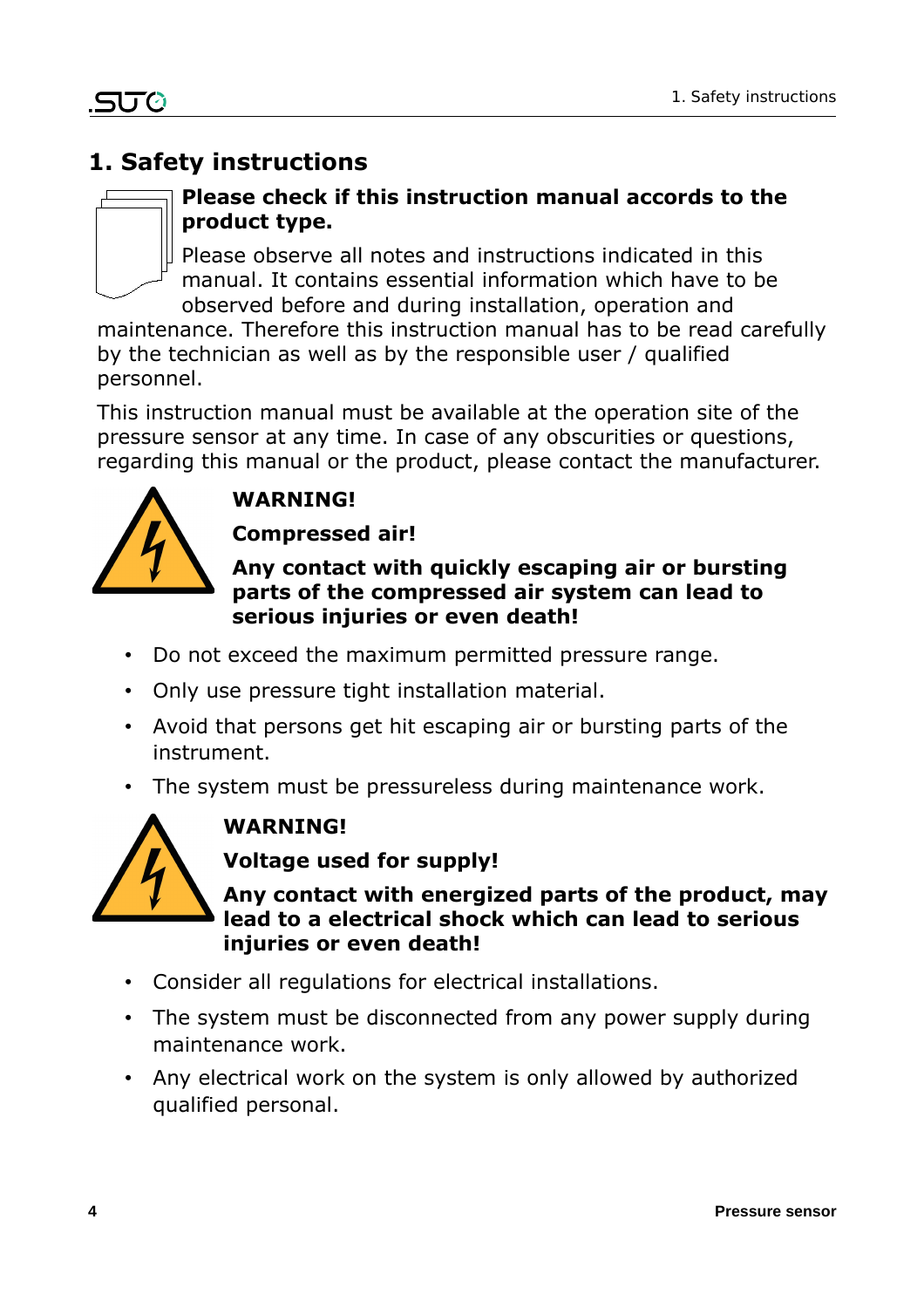

#### **WARNING!**

**Permitted operating parameters!**

**Observe the permitted operating parameters, any operation exceeding this parameters can lead to malfunctions and may lead to damage on the instrument or the system.**

- Do not exceed the permitted operating parameters.
- Make sure the product is operated in its permitted limitations.
- Do not exceed or undercut the permitted storage and operation temperature and pressure.
- The product should be maintained and calibrated frequently, at least annually.

#### **General safety instructions**

- It is not allowed to use the product in explosive areas.
- Please observe the national regulations before/during installation and operation.

#### **Remarks**

- It is not allowed to disassemble the product.
- Always use spanner to mount the product properly.



#### **ATTENTION!**

**Measurement values can be affected by malfunction!**

**The product must be installed properly and frequently maintained, otherwise it may lead to wrong measurement values, which can lead to wrong results.**

- Do not exceed the maximum operation temperature at the sensors tip.
- Avoid condensation on the sensor element as this will affect the accuracy enormously.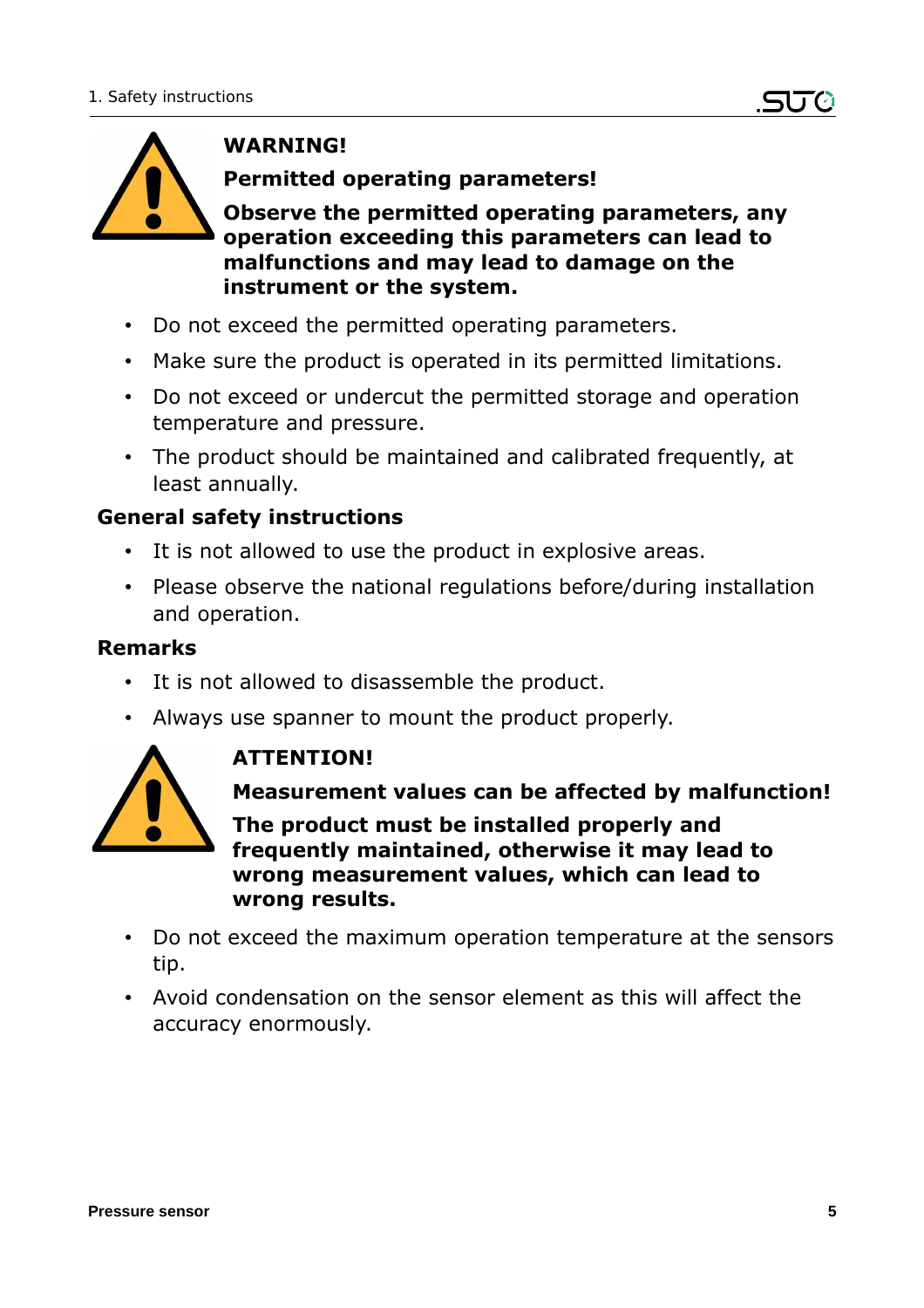#### **Storage and transportation**

- Make sure that the transportation temperature of the sensor is between -40°C ... +100°C.
- For transportation it is recommended to use the packaging which comes with the sensor.
- Please make sure that the storage temperature of the sensor is between -40°C ... +100°C.
- Avoid direct UV and solar radiation during storage.
- For the storage the humidity has to be <90%, no condensation.

### **2. Application**

.SUC

The pressure sensor is designed to measure the pressure of compressed air and gases within the permissible operating parameter. These parameters can be found in the technical data section.

The pressure sensor can measure the following values: pressure in MPa

The pressure sensor is not developed to be used in explosive areas. For the use in explosive areas please contact the manufacturer.

The pressure sensor is mainly used in compressed air systems in industrial environment.

#### **3. Features**

- High accurate and affordable industrial pressure sensor.
- Excellent anti-interference capability (EMC, EMI).
- Salt-spay, temperature and humidity test.
- IP67 protection
- 4 … 20 mA loop powered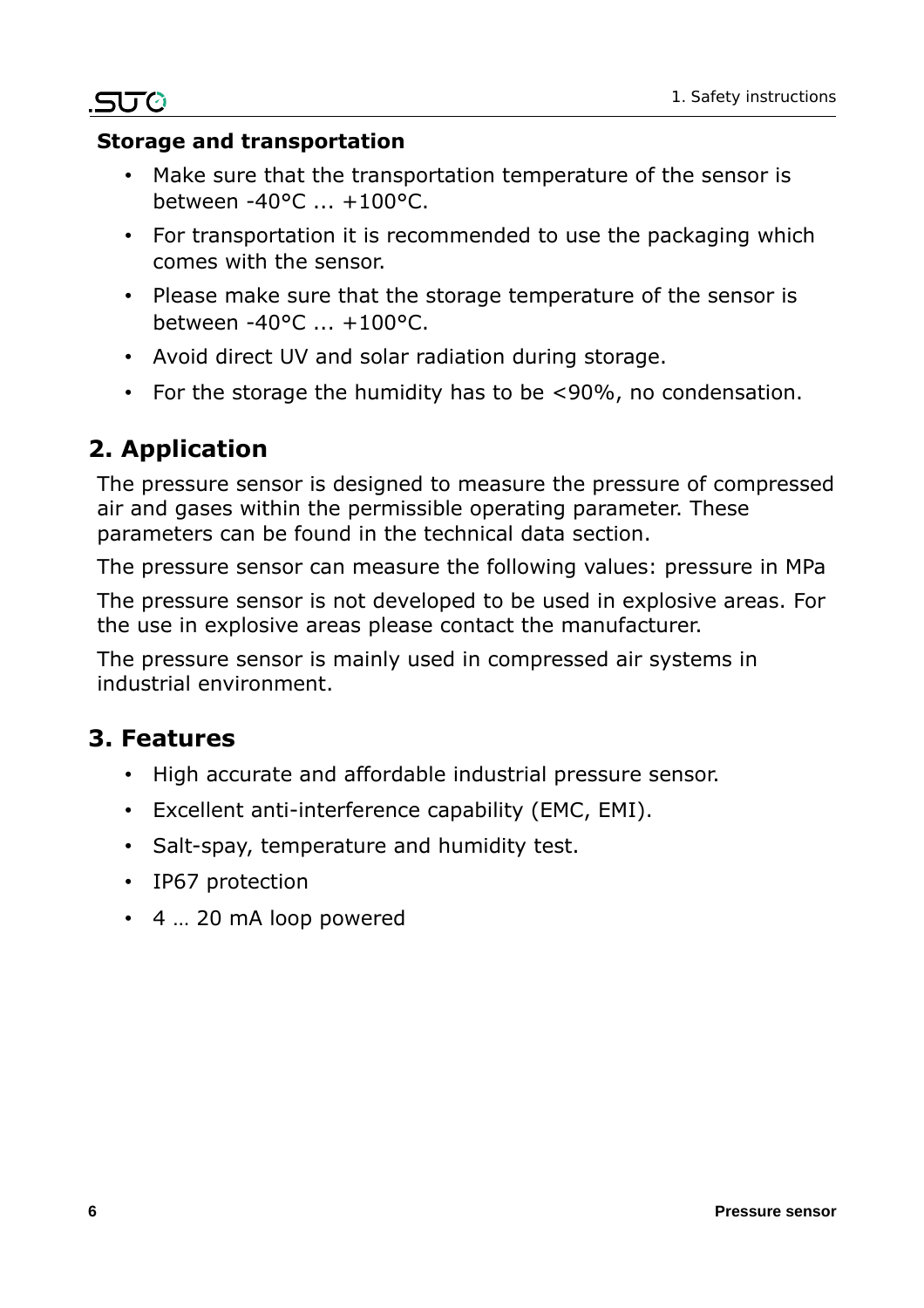# **4. Technical data**

### **4.1 General**

| $\epsilon$                         |                                                                                             |  |
|------------------------------------|---------------------------------------------------------------------------------------------|--|
| Parameters                         | Standard unit pressure: MPa                                                                 |  |
| Sensor                             | Thin-film measuring cell                                                                    |  |
| Measuring medium                   | Air, gas (non corrosive gas)                                                                |  |
| Measuring range                    | $0 1.6$ MPa (g) (S694 3557)<br>0  4.0 MPa (g) (S694 3558)<br>0  0.16 MPa (abs.) (S694 2564) |  |
| Temperature of the<br>meas, medium | $-30^{\circ}$ C $ +100^{\circ}$ C                                                           |  |
| Operating pressure                 | $2 \times F.S.$                                                                             |  |
| <b>Burst pressure</b>              | $2.5 \times F.S.$                                                                           |  |
| Storage temperature                | $-40$ °C $ +100$ °C                                                                         |  |
| Operating temperature              | $-30^{\circ}$ C $+80^{\circ}$ C                                                             |  |
| Casing material                    | Stainless steel                                                                             |  |
| Protection class                   | <b>IP67</b>                                                                                 |  |
| <b>Dimensions</b>                  | See dimensional drawing on the next page                                                    |  |
| Screwing thread                    | G 1/4" A (ISO 228/1)                                                                        |  |
| Electrical connection              | $M12$ , 4 pins                                                                              |  |
| <b>Stability</b>                   | $<$ ± 0.25% F.S.                                                                            |  |
| <b>Vibration resistance</b>        | IEC 60068-2-6<br>5  2000Hz, 10 g                                                            |  |
| Weight                             | 70 g                                                                                        |  |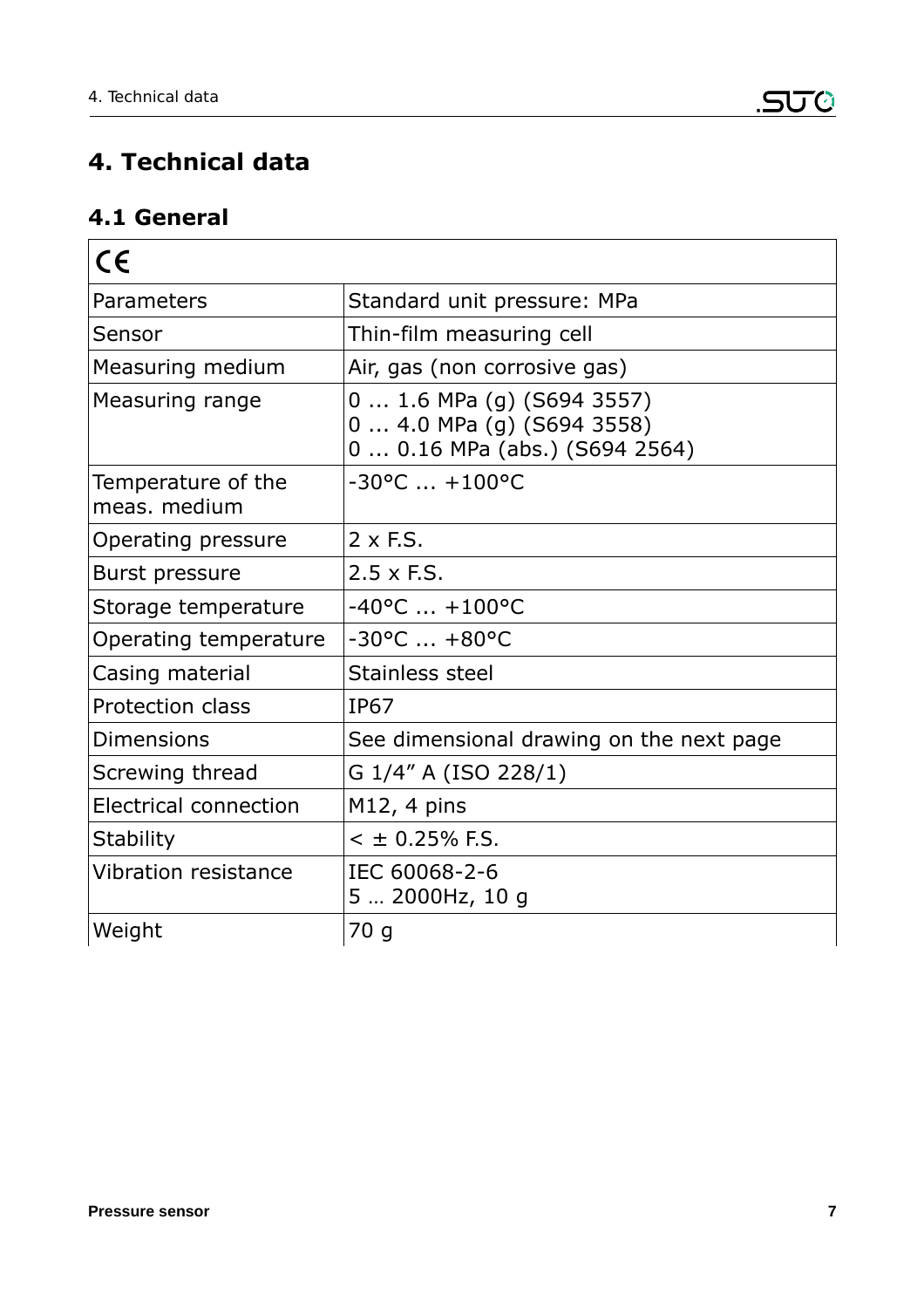#### **4.2 Electrical data**

| Power supply | $ 24 \text{ VDC } (12 \dots 32 \text{ VDC})$ |
|--------------|----------------------------------------------|
|--------------|----------------------------------------------|

# **4.3 Output signals**

| Analogue output | $ 4 20$ mA, 2-wire |
|-----------------|--------------------|
|-----------------|--------------------|

# **4.4 Accuracy**

| <b>Accuracy</b> | $\pm$ 0.5% F.S.  |
|-----------------|------------------|
| Repeatability   | $\pm$ 0.25% F.S. |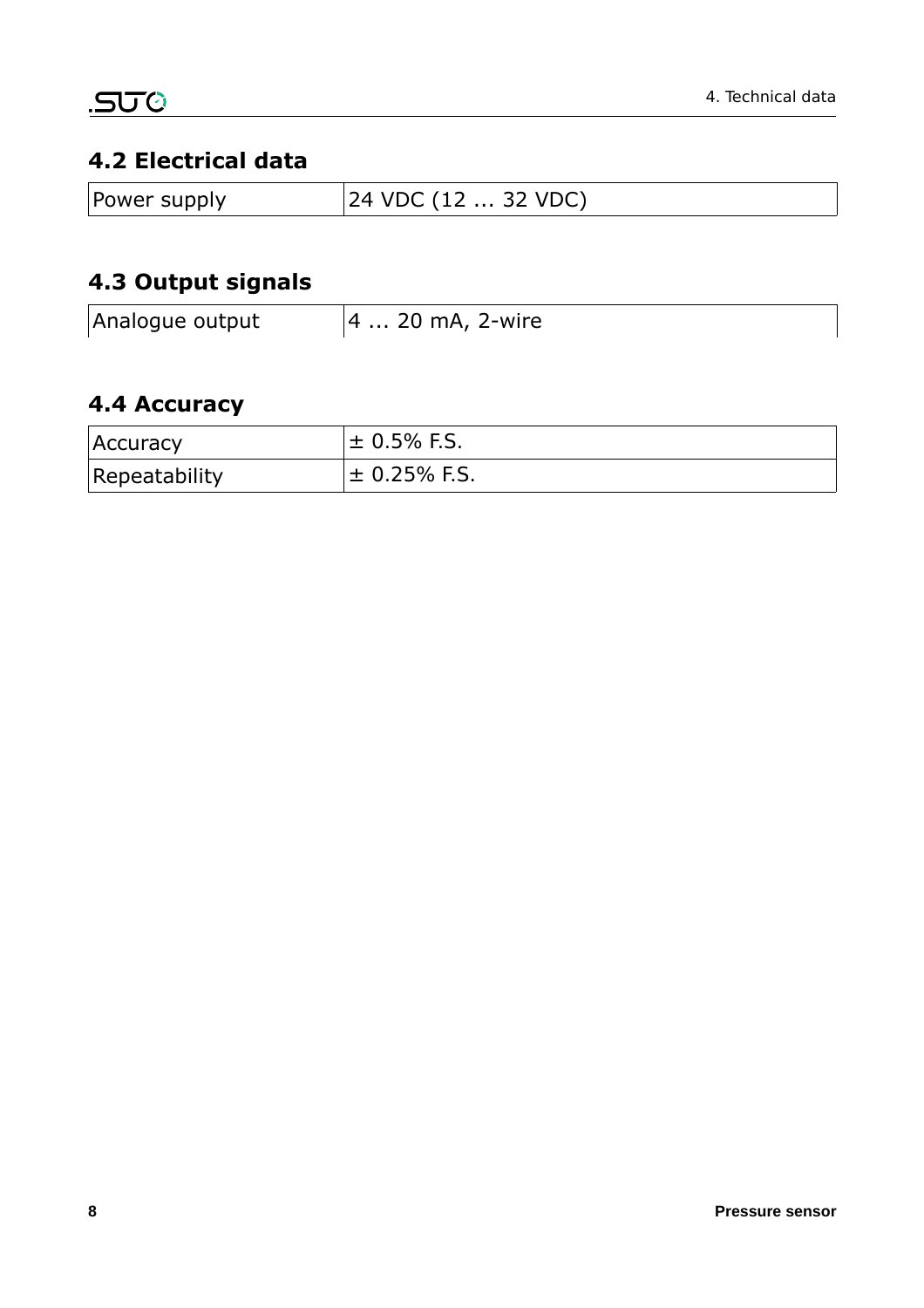# $14<sup>0</sup>$  $40<sub>±2</sub>$  $-12$  $2^{+0.3}_{0}$  $921.8 \pm 0.5$ G M<sub>12</sub>x<sub>1</sub> -DIN 3869-14-FKM **ZZMS**

# **5. Dimensional drawing**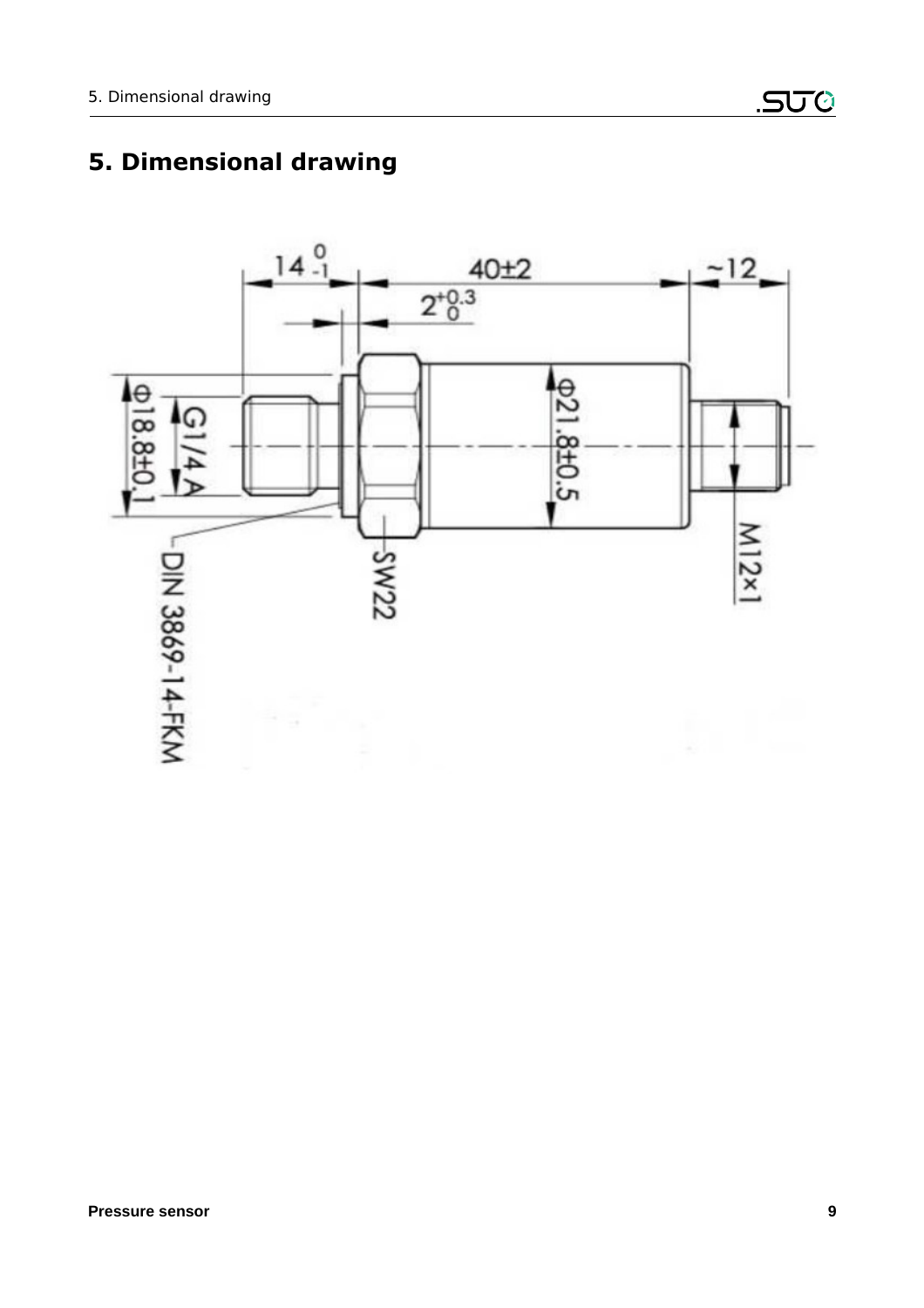# .SUC

# **6. Installation**

Please make sure that all components listed below are included in your package.

|              | <b>Qty Description</b>                                                       | Item No.  |
|--------------|------------------------------------------------------------------------------|-----------|
| $\mathbf{1}$ | Pressure sensor (1.6 MPa or 4.0 MPa or S694 3557 / S694 3558/<br>$0.16$ MPa) | S694 2564 |
|              | 1 M12 connector                                                              | C219 0055 |
| $\mathbf{1}$ | Instruction manual                                                           | No P/N    |
| $\mathbf{1}$ | Calibration certificate                                                      | No P/N    |



# **ATTENTION!**

**Wrong measurement is possible, if the sensor is not installed correctly.**

The sensor is for indoor use only! At an outdoor installation, the sensor must be protected from solar radiation and rain.

# **6.1 Installation Requirements**

To install the sensor a ball valve or a nozzle is needed.

• The inner thread has to be G 1/4".

# **6.2 Installation Procedure**

The following steps explain the procedure of an appropriate installation

#### **Installation of the sensor**

• Please screw the pressure sensor tightly to the nozzle.

#### **Removal of the sensor**

• Please loose unscrew the pressure sensor.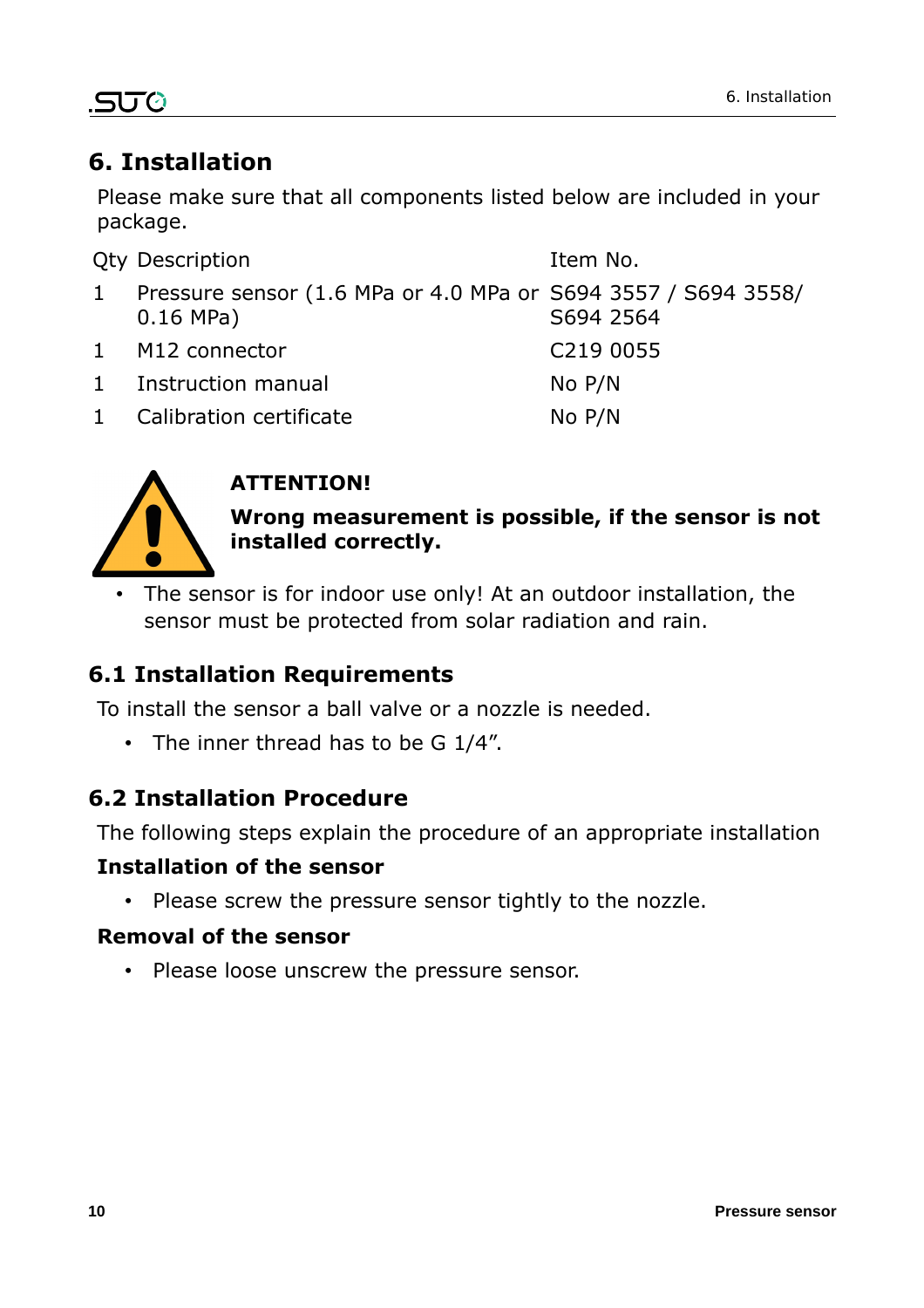#### **6.3 Electrical connection**

The cables are connected to the sensor through the M12 connector.

#### **5m cable connection ( 4 … 20 mA )**



|   | $Pin $ Signal |       | Color   Pin assignment              |
|---|---------------|-------|-------------------------------------|
| 1 | 24 VDC        |       | brown 24 V power supply             |
| 2 | $1+$          |       | white   Positive 4  20 mA<br>signal |
| 3 | N/A           | blue  | Not available                       |
|   | N/A           | black | Not available                       |

#### **10m cable connection ( 4 … 20 mA )**

In case longer (more than 5m) cable required please order separated sensor cable (P/N: A553 0105). The cable is different from above. It has 5 pins and details are shown in table below.

| Pin            | <b>Signal</b> | <b>Color</b> | <b>Pin assignment</b>    |
|----------------|---------------|--------------|--------------------------|
|                | V+            | brown        | Positive power supply    |
| 2              | $I+$          | white        | Positive 4  20 mA signal |
| 3              | N/A           | blue         | Not available            |
| $\overline{4}$ | N/A           | black        | Not available            |
| 5              | N/A           | grey         | Not available            |



#### **ATTENTION!**

**Do not screw the M12 plug using force. Otherwise, it may damage the connecting pins.**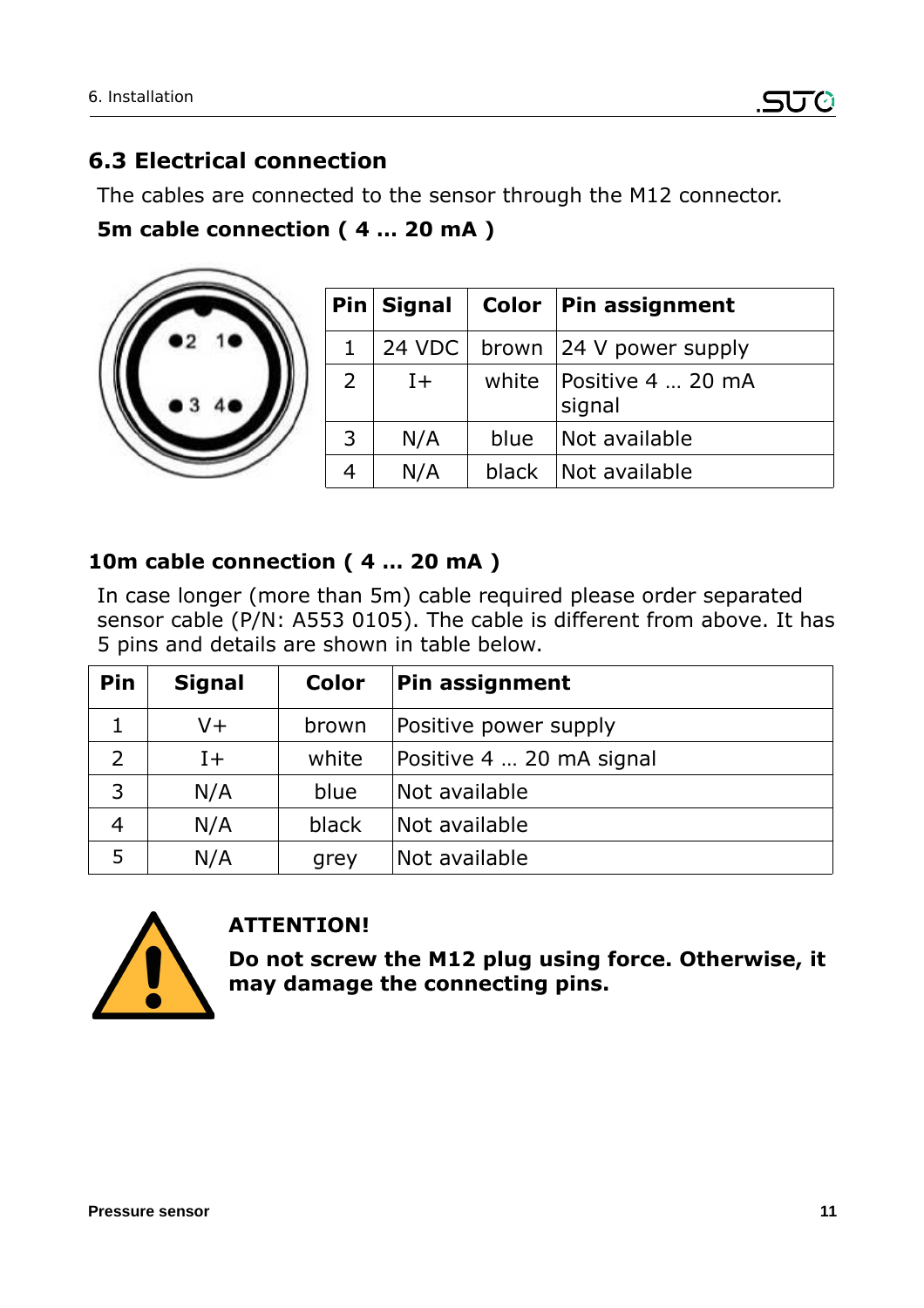# **7. Signal outputs**

#### **Analog output**

The sensor has an analog output range of 4 ... 20 mA. It is a 2-wire analog output.

# **8. Calibration**

The sensor is calibrated ex work. The exact calibration date is printed on the certificate which is supplied together with the sensor. The accuracy of the sensor is regulated by the on site conditions, parameters like oil, high humidity or other impurities can affect the calibration and furthermore the accuracy. However we recommend to calibrate the instrument at least once per year. The calibration is excluded from the instruments warranty.For this please contact the manufacturer.

### **9. Maintenance**

To clean the sensor and its accessories it is recommended to use s moist cloth only



#### **ATTENTION!**

**Do not use isopropyl alcohol to clean the sensor and its accessories !**

# **10. Disposal or waste**



Electronic devices are recyclable material and do not belong in the household waste.

The sensor, the accessories and its packings must be disposed according to your local statutory requirements. The dispose can also be carried bythe manufacturer of the product, for this please contact the manufacturer.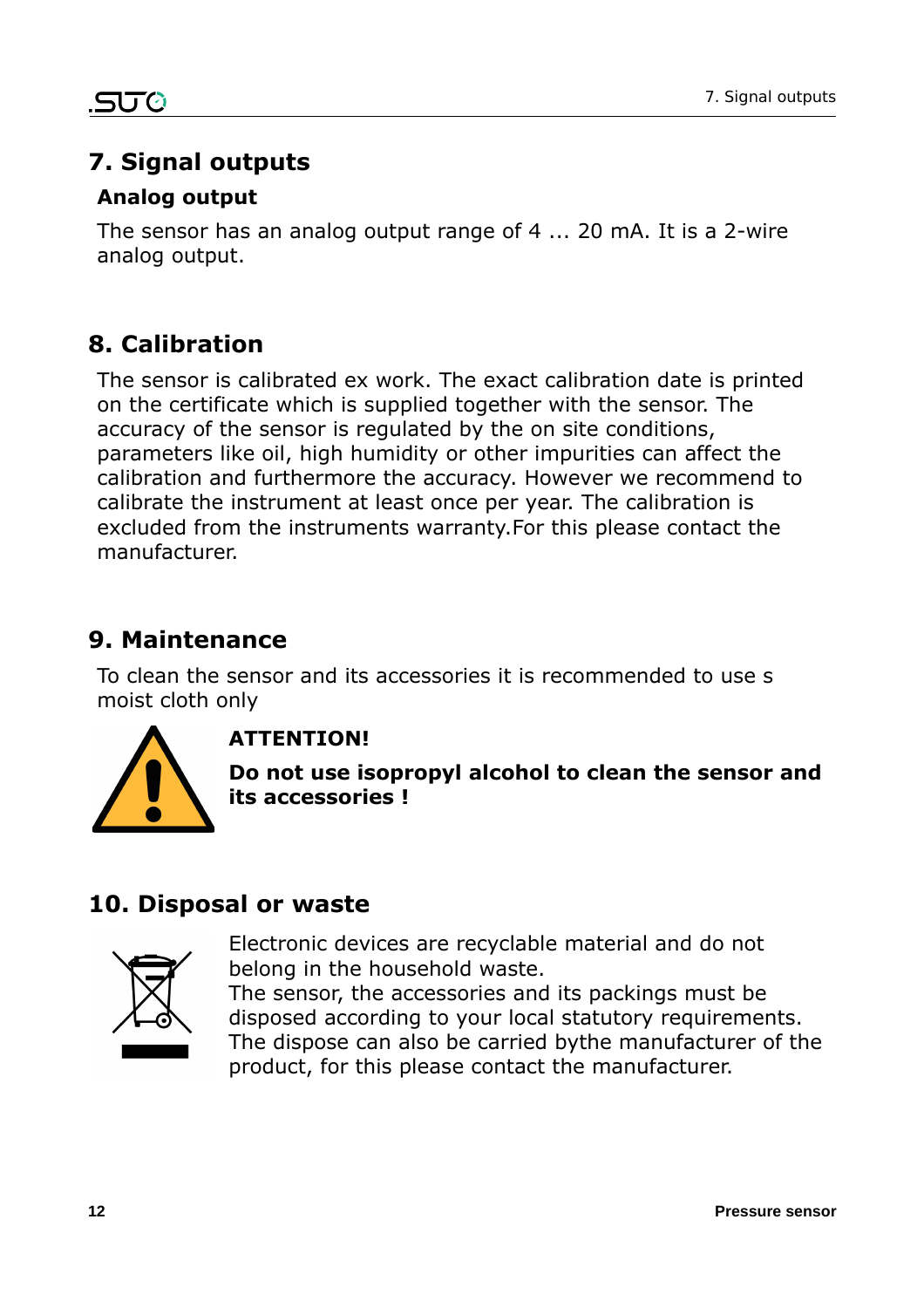# **11. Warranty**

SUTO provides a warranty for this product of 24 months covering the material and workmanship under the stated operating conditions from the date of delivery. Please report any findings immediately and within the warranty time. If faults occurring during the warranty time SUTO will repair or replace the defective unit, without charge for labour and material costs but there is a charge for other service such as transport and packing costs.

Excluded from this warranty is:

- Damage caused by:
	- Improper use and non-adherence to the instruction manual.
	- Use of unsuitable accessories.
	- External influences (e.g. damage caused by vibration, damage during transportation, excess heat or moisture).

The warranty is cancelled:

- If the user opens the measurement instrument without a direct request written in this instruction manual.
- If repairs or modifications are undertaken by third parties or unauthorised persons.
- If the serial number has been changed, damaged or removed.

Other claims, especially those for damage occurring outside the instrument are not included unless responsibility is legally binding.

Warranty repairs do not extend the period of warranty.



#### **ATTENTION!**

**Batteries have a reduced warranty time of 12 months.**